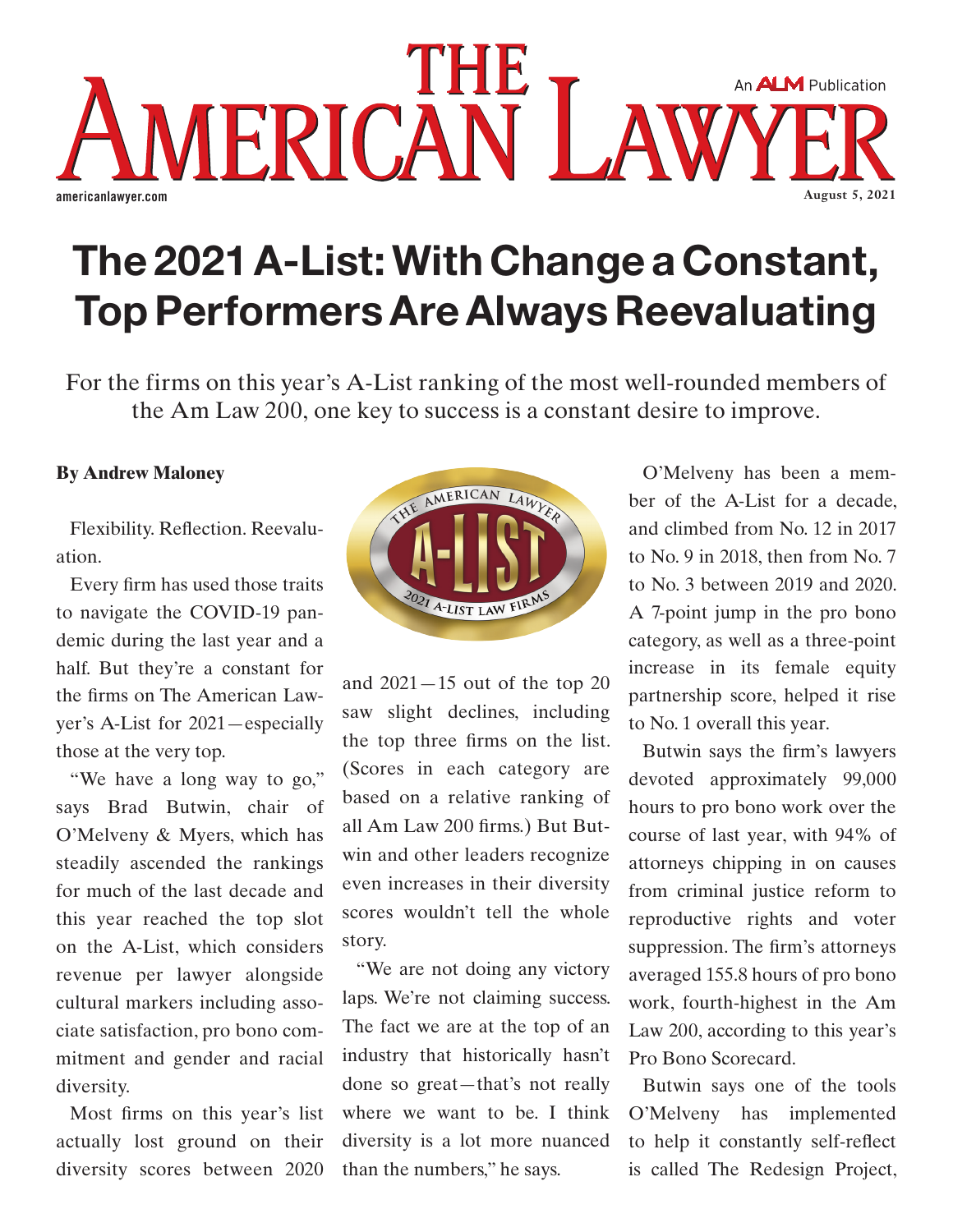a sort of meta-analysis to help snuff out bias in areas like lateral hiring, professional development and performance reviews.

"For years we've treated [diversity and inclusion] like our survival depends on it, because we believe it does," Butwin says. "We believe that law firm survival depends on moving the dial on diversity and inclusion. I don't think that's an overstatement. And I don't mean survival like this year or this month, but I'm convinced that firms that get it right in this area will succeed and those who don't won't."

Ropes & Gray used a 5.5-point increase in associate satisfaction and a two-point increase in women in the equity partnership to remain in the No. 2 overall slot this year. Firm chair Julie Jones says that while a lot of firms find financial success by "managing the denominator"—reducing personnel to improve metrics— Ropes is purposely trying to invest in a younger pool of talent.

"We dramatically increased the size of our associate base over the last few years. We think we can get great talent that way. We believe it's important for our associates and counsel to see partnership opportunity," Jones says. "Our growth is coming from adding and bolstering the strength of the firm by adding and doing those things."



But it's not enough to pick a strategy and stick with it, Jones says. She and the firm's partnership are looking at data constantly. For financials, there's a particular focus on demand growth and increasing the volume of legal work for the firm's lawyers. Ropes also evaluates whether billable hours for diverse lawyers are on par with everyone else's. And when it comes to associate satisfaction, the firm looks closely at attrition.

"Every month, I'm looking at data about attrition. We are meeting personally with associates in town halls and one-on-ones, and asking what their experience is," Jones says. "Our management committee is the policy committee, it's the governing body, and

as a part of our agenda, every month, we consider [diversity, equity and inclusion] topics. It's a critical aspect of what we consider."

Jones adds that the committee spends as much time evaluating DE&I initiatives during its monthly meetings as other topics, and she points to programs such as the Diverse Partner Network, a tool the firm created to highlight diverse lawyers they can call upon when their particular expertise would help with a problem. Ropes also pairs diverse senior associates with partners who sponsor their professional development at the firm.

"What I feel really strongly about is you can't rely on anecdotes. You've got to understand